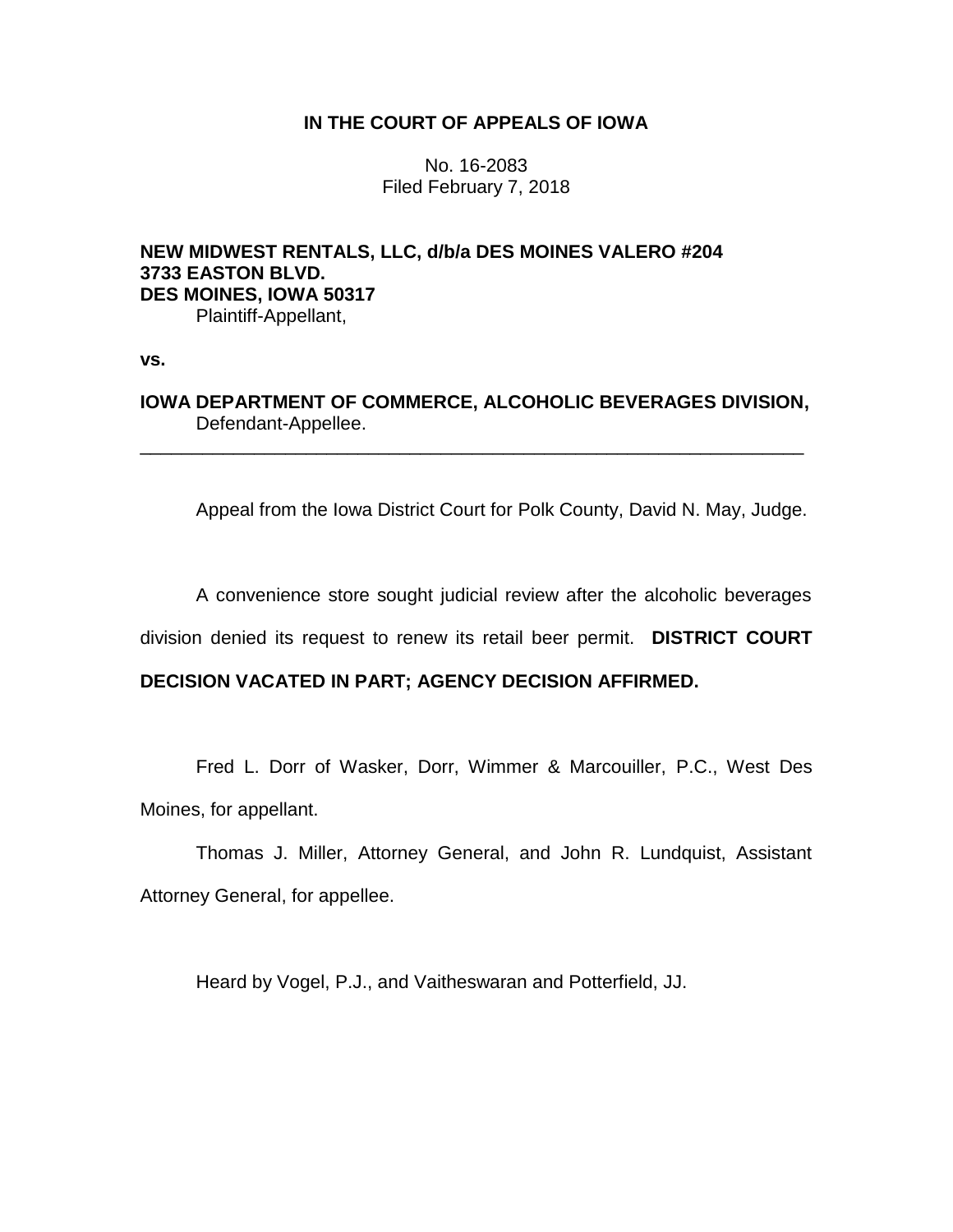### **VOGEL, Presiding Judge.**

New Midwest Rentals, LLC, d/b/a Des Moines Valero #204 (Valero), sought judicial review of the decision of the Iowa Department of Commerce Alcoholic Beverages Division (the ABD), which denied Valero's application to renew its retail beer permit. After the district court affirmed the ABD's action, Valero appeals, asserting (1) the district court erred in concluding the language of Iowa Code section 123.45 (2013) is unambiguous; (2) the ABD's interpretation of section 123.45 is irrational, illogical, and wholly unjustifiable; and (3) the ABD's denial of Valero's retail beer permit violates its equal protection and due process rights under both the Federal and Iowa Constitutions. While we agree the district court was wrong to declare the language of section 123.45 unambiguous, we do not find the ABD's interpretation of the statute irrational, illogical, or wholly unjustifiable. We likewise find no constitutional violation in the ABD's denial of Valero's retail beer permit. The agency's decision is affirmed.

#### **I. Background Facts and Proceedings.**

 $\overline{a}$ 

Gerald Forsythe wholly owns the company New Midwest Rentals, and in 2010 the company purchased five convenience stores, which, after renovations were made, operate under the name Valero. The Valero store at issue in this case is number 204, located on Easton Boulevard in Des Moines. Store 204 was initially issued a class "C" beer permit on November 11, 2011. On April 25, 2012, the ABD received a request for a direct shipper wine license<sup>1</sup> for a company called Continental Vineyards, LLC, d/b/a Broken Earth Winery. Forsythe signed the

<sup>1</sup> This license allows a winery to ship its wine directly to consumers in Iowa. *See* Iowa Code § 123.187.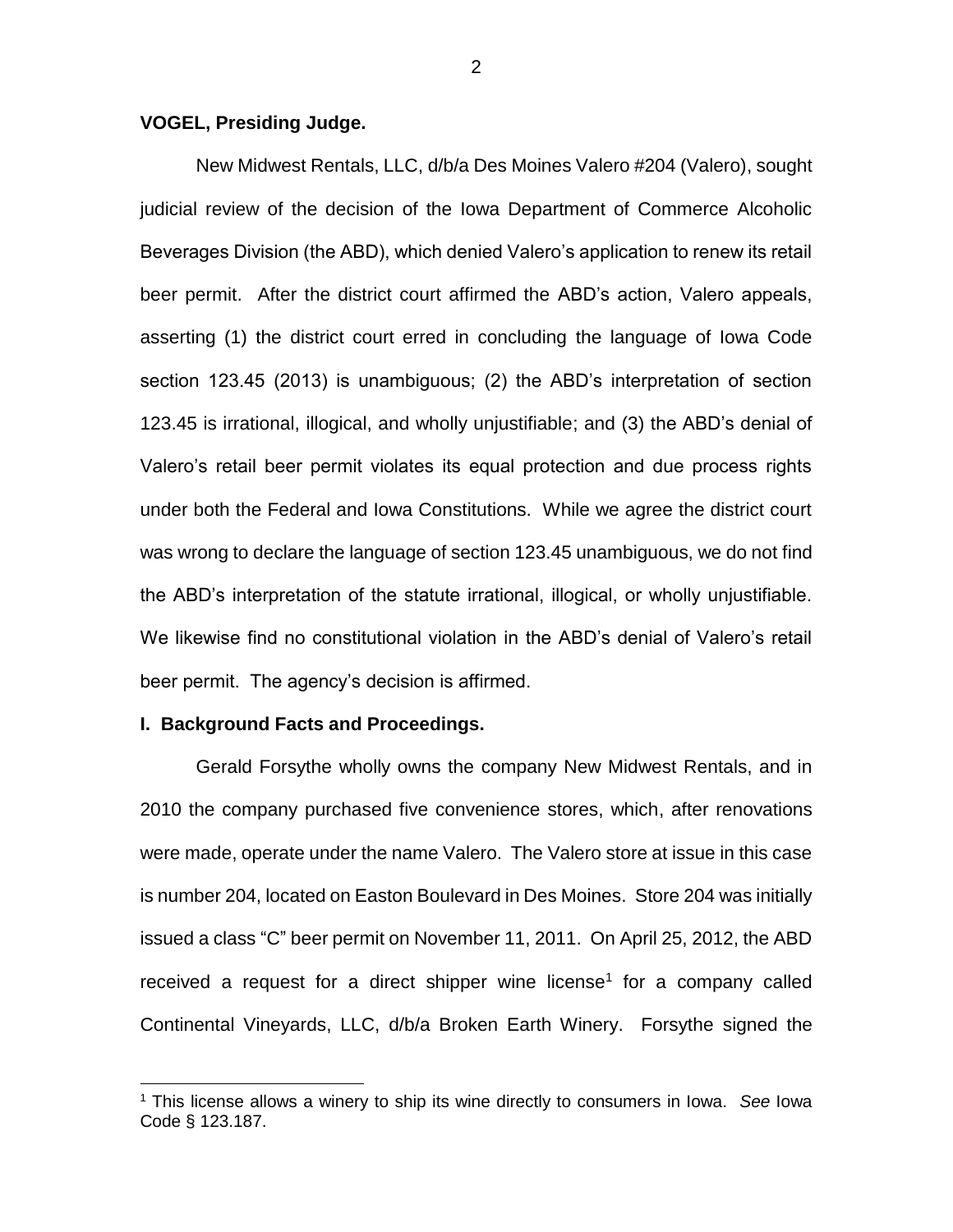Broken Earth Winery application.<sup>2</sup> When the ABD cross-referenced Forsythe's name, they discovered he also owned the Valero stores. Forsythe was informed by the ABD that he may not hold both an ownership interest in a California winery and a business holding an Iowa retail beer permit. Broken Earth Winery subsequently withdrew its direct shipper application.

Believing that Forsythe was actively working towards divesting his ownership interest of either the winery or the Valero stores, the ABD renewed the beer permit for store 204 in 2012. In October 2013, store 204 filed its second renewal application, with Forsythe still listed as owner, and the ABD confirmed he still retained an ownership interest in Broken Earth Winery. The ABD subsequently denied the renewal application for store 204 because of Forsythe's ownership interest in the Broken Earth Winery.

Valero appealed the decision of the ABD staff, and this matter was heard by an administrative law judge (ALJ) in a contested case proceeding in February 2014. The ALJ concluded the renewal permit was properly denied on the basis of Iowa Code section 123.45, which the ALJ determined unambiguously stated individuals engaged in the business of manufacturing "alcoholic beverages, wine, or beer . . . shall not . . . directly or indirectly be interested in the ownership, conduct, or operation of the business of another licensee or permittee authorized under this chapter to sell at retail, nor hold a retail liquor control license or retail wine or beer permit." *See* Iowa Code § 123.45.

 $\overline{a}$ 

3

 $2$  It was later determined Forsythe owns a 72.5% share of the limited liability companies that own Broken Earth Winery and is the chairman, chief executive officer, and president of Broken Earth.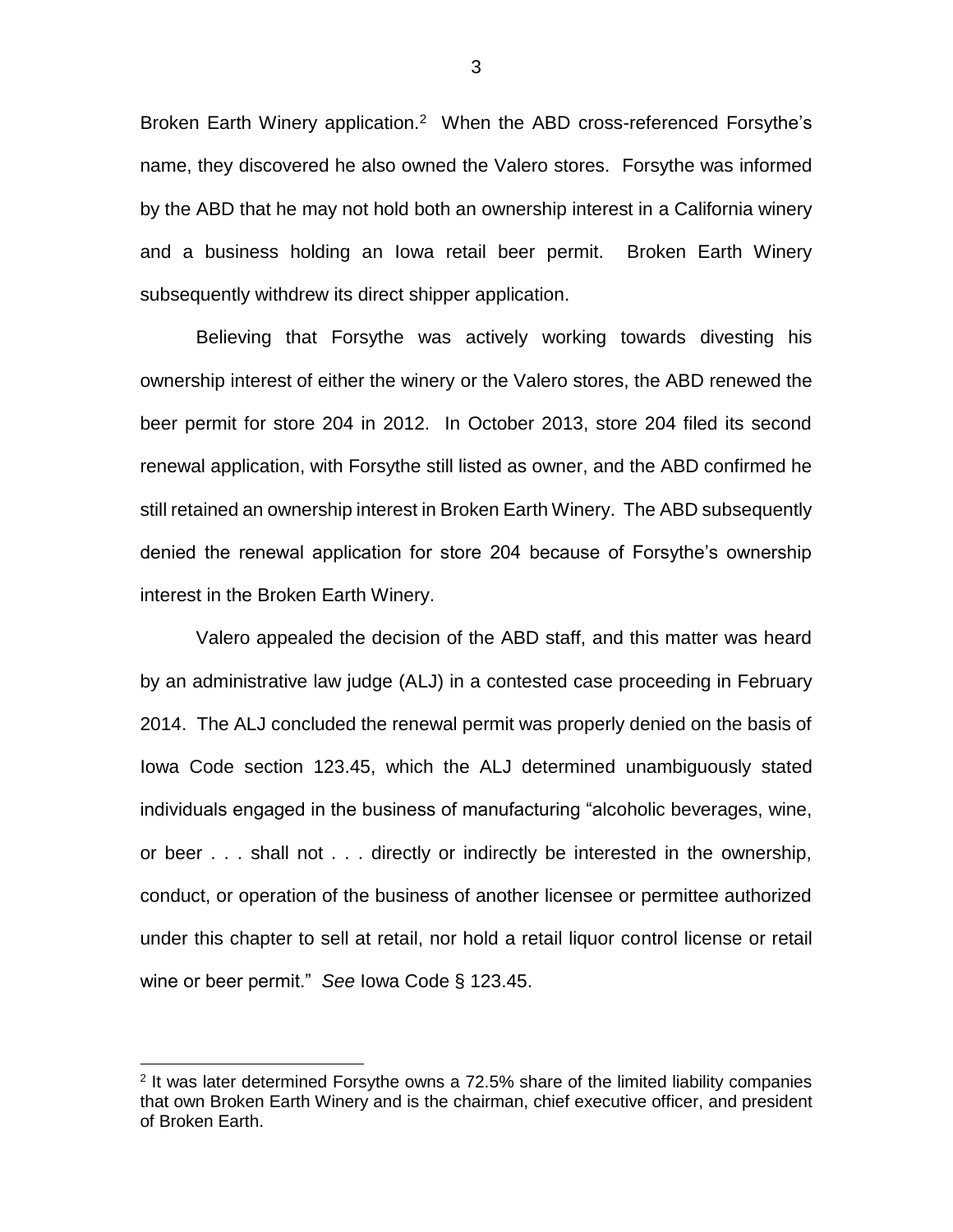Valero appealed the ALJ's decision, which was upheld by the ABD's administrator on October 3, 2014. The administrator concluded, "[T]he legislature forbid a liquor, wine or beer manufacturer or wholesaler from holding any retail license or permit, regardless of what type of alcoholic beverage the retailer sells." The administrator acknowledged "the probability of the California winery exerting an undue influence over the . . . Iowa retail beer permit[] at issue is questionable," but he noted "the legislature intended, through clearly enacted legislative language in Iowa Code [section] 123.45, to apply to such circumstances." The administrator also rejected Valero's claim that the ALJ should have used rules of statutory construction when interpreting section 123.45 because such rules are only employed when a statute is ambiguous, which the administrator determined section 123.45 was not.

Valero sought judicial review of the administrator's decision with the district court pursuant to Iowa Code section 17A.19. After a hearing, the district court issued a decision on March 12, 2015, concluding the language used by the legislature in section 123.45 was ambiguous:

A reasonable person could interpret the meaning of this statute to prohibit *any* alcoholic beverage manufacturer to hold *any* type of alcoholic beverage retail permit, as the ABD held. . . . [Or] a reasonable person could also interpret the statute to only prohibit the dual ownership among the same type of alcoholic beverages (e.g. a wine manufacturer and wine retail permittee). At the very least, a reasonable person could be uncertain as to the meaning of the statute.

Because of the ambiguity in the statute, the 2015 judicial review decision remanded the matter so the ABD could apply the statutory rules of construction to determine which meaning the legislature intended.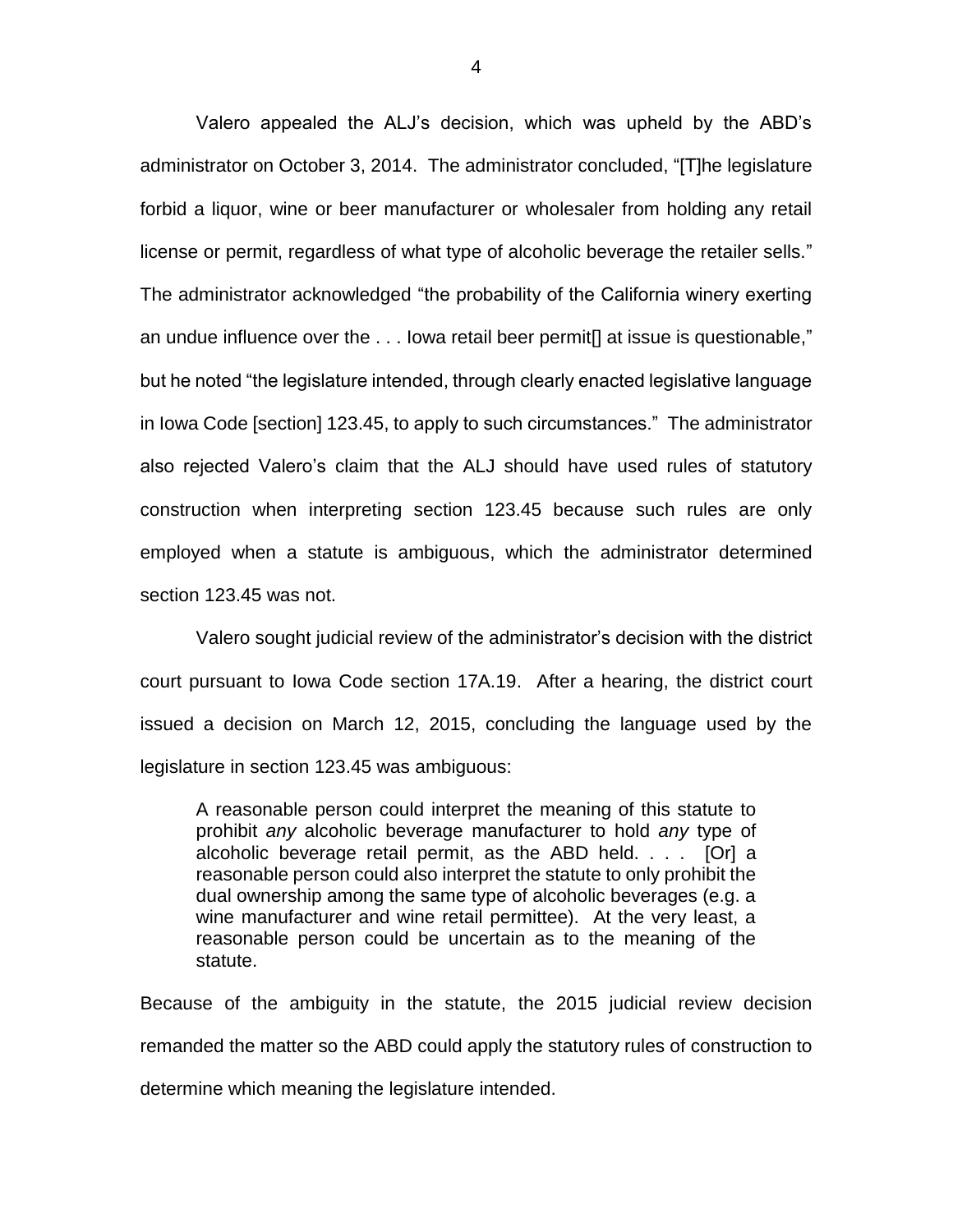Neither party appealed that decision, and the case proceeded back to the ABD for the application of the rules of statutory construction to section 123.45. On March 25, 2016, the ABD administrator issued its decision on remand, finding "[t]he legislature has directed the [ABD] to maintain strict separation between the retail, wholesale, and manufacturing of the industry through its enactment of Iowa Code chapter 123. The [ABD] concludes a rational and logical interpretation of Iowa Code [section] 123.45 (2015)<sup>[3]</sup> prohibits [Valero] from holding lowa retail beer permits."

Valero once again sought judicial review of the agency's decision. In November 2016, a second district court judge affirmed the ABD decision, concluded section 123.45 was in fact unambiguous, and prohibited a wine manufacturer from holding a retail beer permit. Valero appeals from the 2016 judicial review decision.

#### **II. Scope and Standard of Review.**

 $\overline{a}$ 

Judicial review of an agency's actions is governed by Iowa Code chapter 17A. *Neal v. Annette Holdings, Inc.*, 814 N.W.2d 512, 518 (Iowa 2012). The district court reviews the agency's actions in an appellate capacity. *JBS Swift &* 

<sup>&</sup>lt;sup>3</sup> In issuing its remand decision, the ABD administrator considered and applied recent statutory amendments to section 123.45. Valero asserts the application of the 2015 amended language was in error. While we agree the proper code year to apply to this dispute is 2013, we conclude the ABD administrator's error was harmless. *See* Iowa Code § 17A.19(10) (noting in order to be entitled to relief under judicial review "the substantial rights of the person seeking judicial relief have [to be] prejudiced because [of] the agency action"). The amendment enacted in 2015 merely restructured the language in section 123.45 from a continuous paragraph into subsections and paragraphs. *Compare* Iowa Code § 123.45 (2013), *with* 2015 Iowa Acts ch. 30, § 42. The operative language of the section remained unchanged after the amendment; therefore, Valero is not entitled to relief based on this error because its substantial rights were not prejudiced by the agency's application of the wrong code year.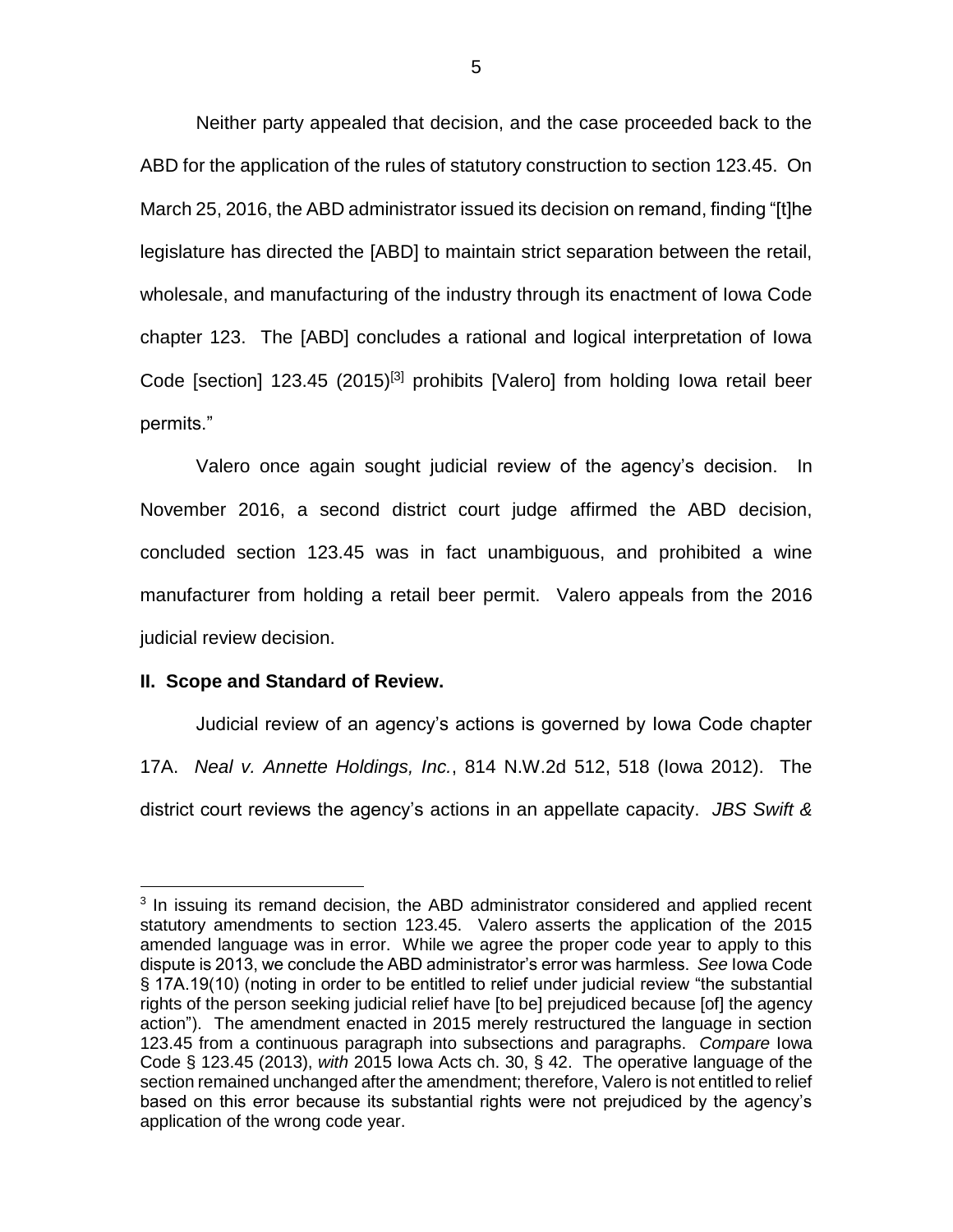*Co. v. Hedberg*, 873 N.W.2d 276, 279 (Iowa 2015). "The district court may grant relief if the agency action has prejudiced the substantial rights of the petitioner, and the agency action meets one of the enumerated criteria contained in section 17A.19(10)(a) through (n)." *Burton v. Hilltop Care Ctr.*, 813 N.W.2d 250, 256 (Iowa 2012) (citations omitted). We then apply the same standards of section 17A.19(10) to determine whether we reach the same result as the district court. *Id*. at 255–56. "If we reach the same conclusion as the district court, we affirm, but if we reach a different conclusion, we reverse." *Westling v. Hormel Food Corp.*, 810 N.W.2d 247, 251 (Iowa 2012).

The standard of review applicable to the agency's decision depends on the type of error alleged. *Jacobson Transp. Co. v. Harris*, 778 N.W.2d 192, 196 (Iowa 2010). "Because of the widely varying standards of review, it is 'essential for counsel to search for and pinpoint the precise claim of error on appeal.'" *Id*. (citation omitted). In this case, Valero challenges the agency's interpretation of Iowa Code section 123.45 to prohibit the renewal of its beer permit in light of Forsythe's ownership interest in a winery. When the agency's interpretation of law is at issue, we must determine whether the agency has been clearly vested by a provision of the law with the discretion to interpret the law. *Compare* Iowa Code § 17A.19(10)(c) (reviewing for correction of errors at law where agency is not vested with discretion to interpret the provision of law), *with* § 17A.19(10)(*l*) (reviewing to determine whether interpretation is "irrational, illogical, wholly unjustifiable" when the agency is vested with the discretion to interpret). *See also Renda v. Iowa Civil Rights Comm'n*, 784 N.W.2d 8, 10–15 (Iowa 2010) (analyzing the two standards of review when the agency's interpretation of law is at issue in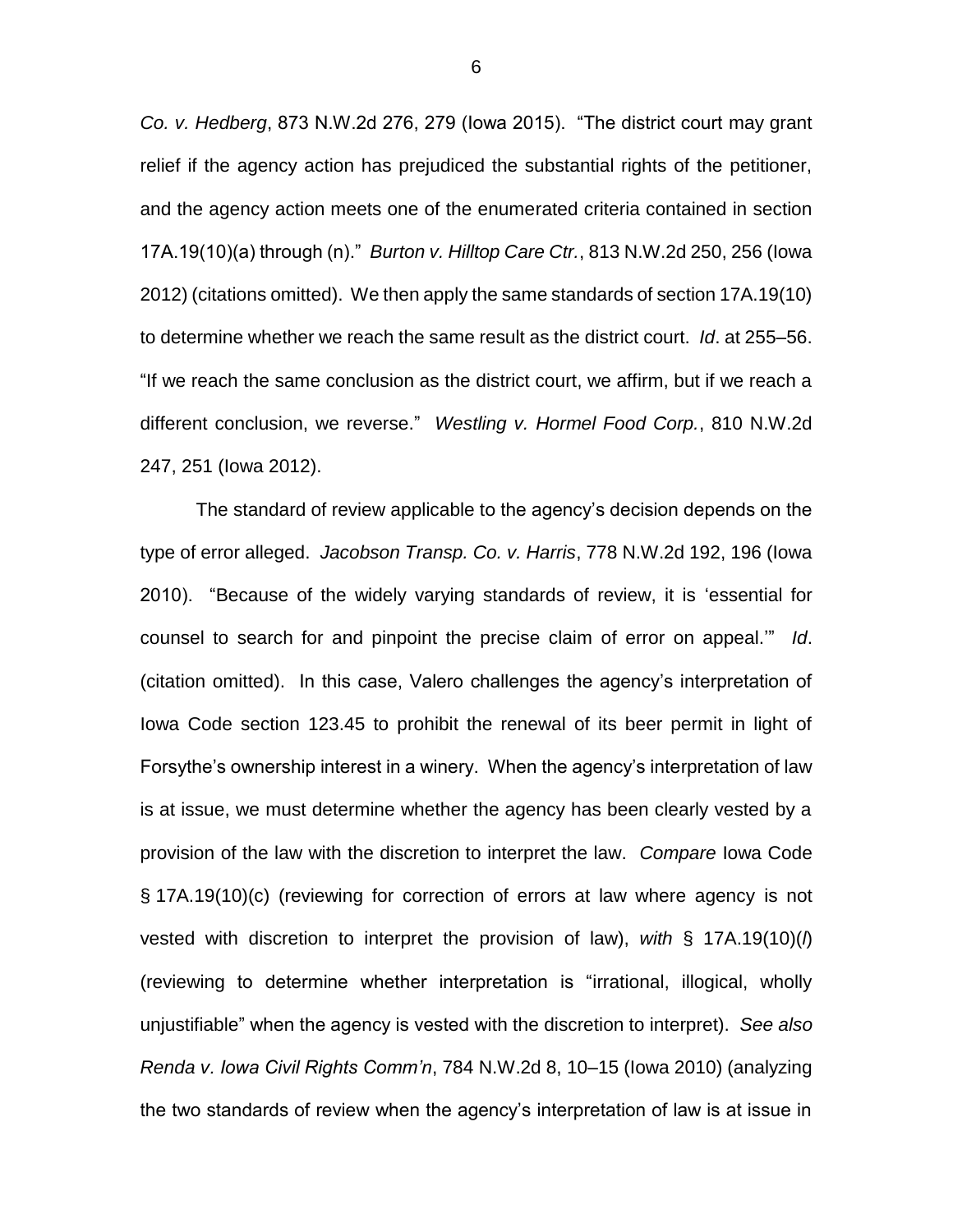a judicial review action). In *Auen v. Alcoholic Beverages Division*, 679 N.W.2d 586, 590 (Iowa 2004), our supreme court concluded the ABD had been vested with the authority to interpret section 123.45. We therefore agree with both parties that our standard of review is to determine whether the agency's interpretation of section 123.45 is "irrational, illogical or wholly unjustifiable." *See* Iowa Code 17A.19(10)(*l*).

A decision is "irrational" when it is "not governed by or according to reason." *Webster's Third New International Dictionary* 1195. A decision is "illogical" when it is "contrary to or devoid of logic." *Id*. at 1127. A decision is "unjustifiable" when it has no foundation in fact or reason. *See id*. at 2502 (defining "unjustifiable" as "lacking in . . . justice"); *id*. at 1228 (defining "justice" as "the quality or characteristic of being just, impartial or fair"); *id*. (defining "just" as "conforming to fact and reason").

*AFSCME Iowa Council 61 v. Iowa Pub. Emp't Relations Bd.*, 846 N.W.2d 873, 878

(Iowa 2014) (quoting *Sherwin-Williams Co. v. Iowa Dep't of Revenue*, 789 N.W.2d

417, 432 (Iowa 2010)).

However, our review is de novo for the constitutional claims Valero raises.

*See LSCP, LLLP v. Kay-Decker*, 861 N.W.2d 846, 854 (Iowa 2015).

#### **III. Section 123.45.**

The code provision at the heart of this controversy provides in part:

A person engaged in the business of manufacturing, bottling, or wholesaling alcoholic beverages, wine, or beer, or any jobber, representative, broker, employee, or agent of such a person, shall not directly or indirectly supply, furnish, give, or pay for any furnishings, fixtures, or equipment used in the storage, handling, serving, or dispensing of alcoholic beverages, wine, beer, or food within the place of business of a licensee or permittee authorized under this chapter to sell at retail; nor shall the person directly or indirectly extend any credit for alcoholic beverages or beer or pay for any such license or permit, nor directly or indirectly be interested in the ownership, conduct, or operation of the business of another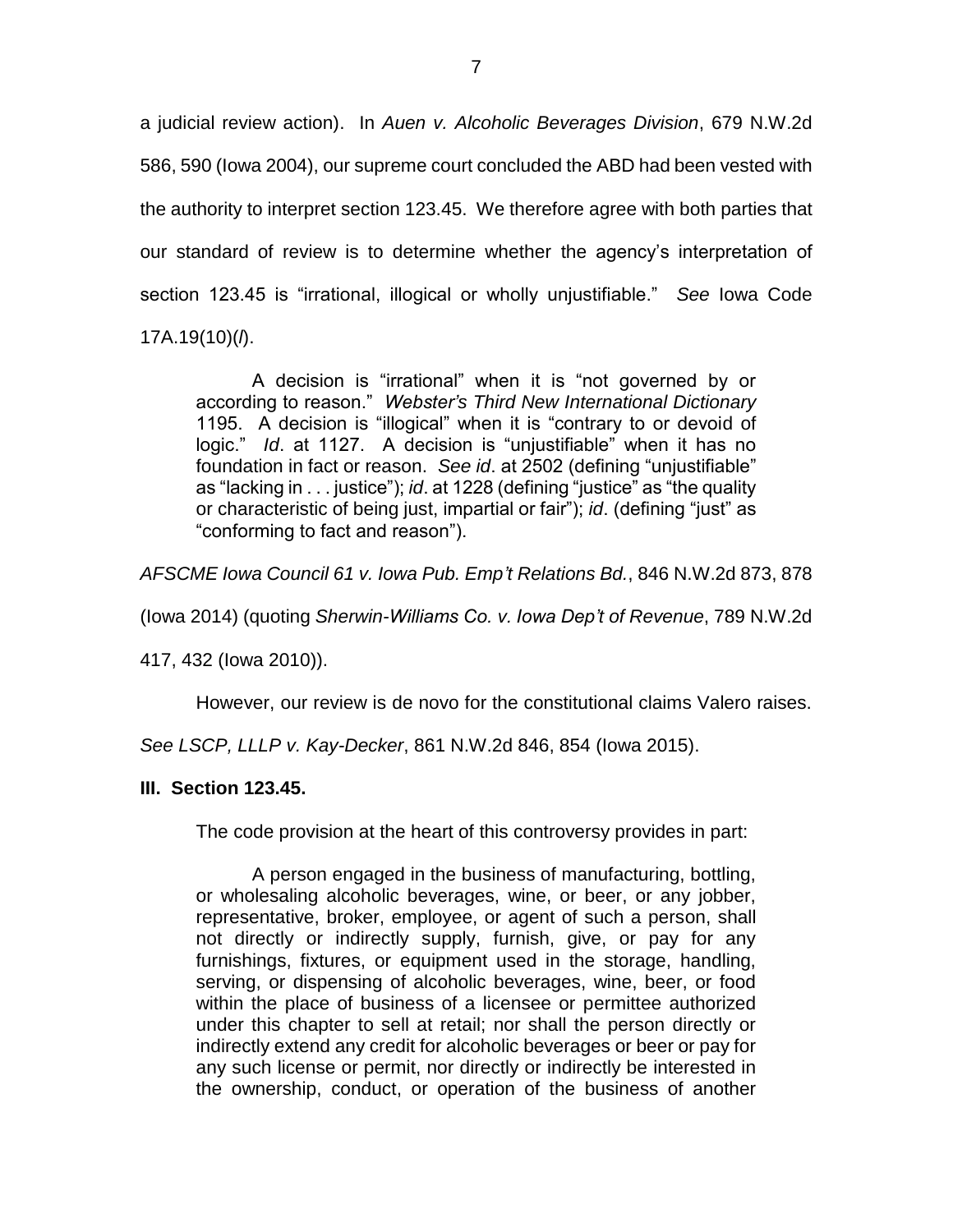licensee or permittee authorized under this chapter to sell at retail, nor hold a retail liquor control license or retail wine or beer permit.

Iowa Code § 123.45. The ABD found, and the district court agreed, that this code provision restricts manufacturers of any type of alcoholic beverage from also having an ownership interest in a business that has a license or permit to sell any type of alcoholic beverage at retail. It is Valero's assertion on appeal this code section should be interpreted to restrict manufacturers of a particular type of alcoholic beverage from also having an ownership interest in a business that has a license or permit to sell that same type of alcoholic beverage at retail (i.e. restrict a wine manufacturer from holding a retail wine permit). In support of its position, it makes several claims, which we determine distill down to the following: (1) the 2016 judicial review decision incorrectly concluded the language of Iowa Code section 123.45 is unambiguous; (2) the ABD's interpretation of section 123.45 is irrational, illogical, and wholly unjustifiable; and (3) the ABD's denial of Valero's retail beer permit violates its equal protection and due process rights under both the Federal and Iowa Constitutions.

**A. Ambiguous or Unambiguous.** The 2015 judicial review decision declared section 123.45 ambiguous. It was the statute's ambiguity that caused the matter to be remanded to the ABD so the ABD could apply the rules of statutory construction to determine which interpretation the statute should receive. No party appealed that decision; instead, the parties permitted the matter to be remanded to the agency. Therefore, the 2015 declaration that section 123.45 was ambiguous with respect to the issues in this case was the final decision on the issue. The agency was not authorized to reconsider the issue of the whether the statute is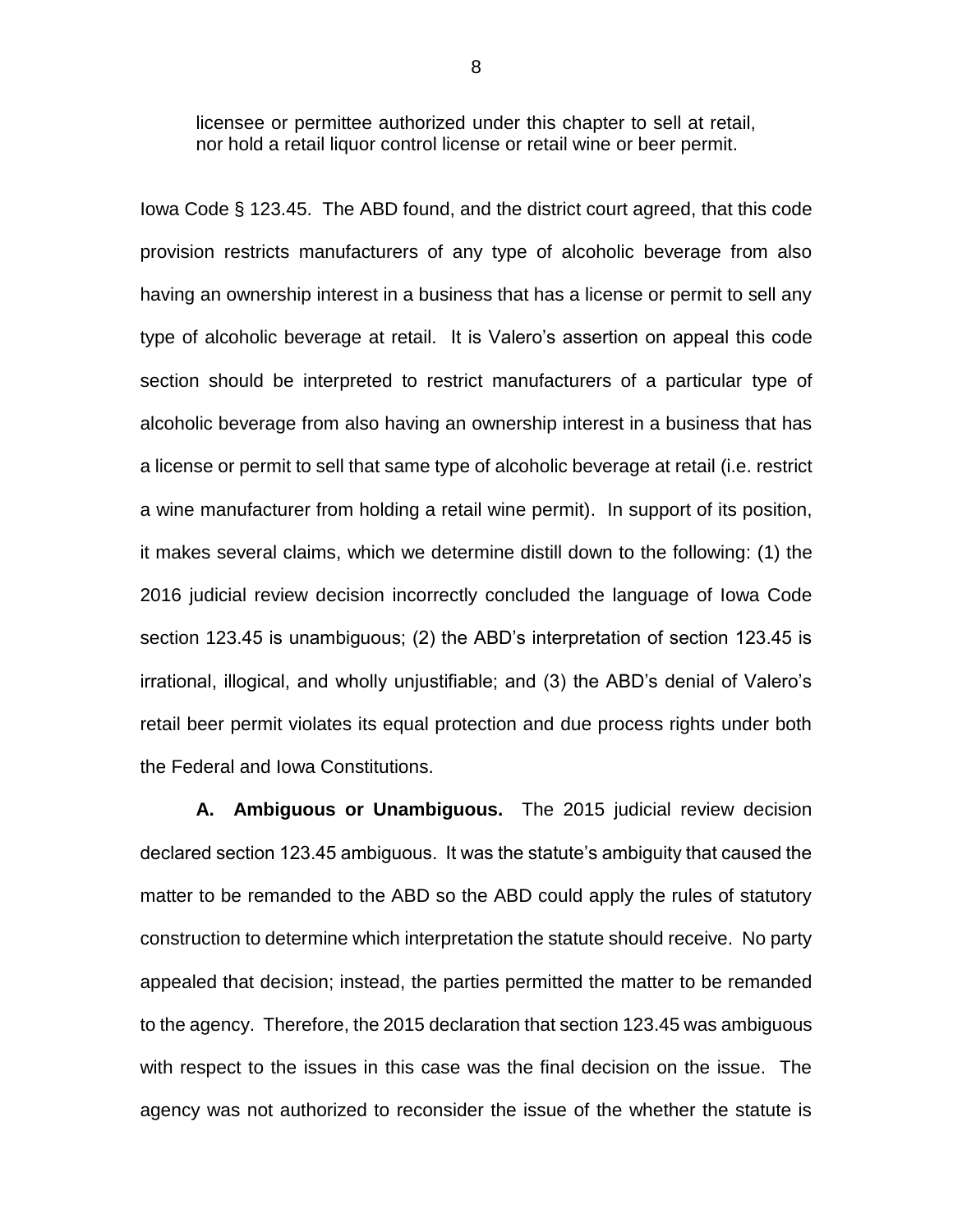ambiguous upon remand, nor did it again consider the ambiguity issue in this case. *See City of Okoboji v. Iowa Dist. Ct.*, 744 N.W.2d 327, 331 (Iowa 2008) (noting when a case is remanded for a special purpose, the lower tribunal is authorized to do only the action directed, nothing else). Thus, we conclude the question of whether section 123.45 is ambiguous was not properly before the second district court judge in 2016 in the second judicial review decision.<sup>4</sup> We disavow the portion of the 2016 judicial review decision that declared section 123.45 unambiguous, and the 2015 judicial review decision remains controlling. However, this does not end our inquiry in this case. We must proceed to determine whether the agency's interpretation of section 123.45, after it applied the rules of statutory construction

 $\overline{a}$ 

<sup>4</sup> The 2015 judicial review decision was an appellate decision following an agency's contested case proceeding. *See Hedberg*, 873 N.W.2d at 279 (noting on judicial review the district court reviews the agency's actions in an appellate capacity). It considered the issue of whether section 123.45 was ambiguous with respect to the facts in this case, and it concluded the statute was ambiguous. That decision was not appealed and is therefore binding on both the agency and on any further appeals in the same case. *See State v. Grosvenor*, 402 N.W.2d 402, 405 (Iowa 1987).

The law of the case doctrine "represents the practice of courts to refuse to reconsider what has once been decided." [*Id.*] It stems from "a public policy against reopening matters which have already been decided." *Bahl v. City of Asbury*, 725 N.W.2d 317, 321 (Iowa 2006). Under the law of the case doctrine, "the legal principles announced and the views expressed by a reviewing court in an opinion, right or wrong, are binding throughout further progress of the case upon the litigants, the trial court and this court in later appeals." *Grosvenor*, 402 N.W.2d at 405. Therefore, under the doctrine, "an appellate decision becomes the law of the case and is controlling on both the trial court and on any further appeals in the same case." *Bahl*, 725 N.W.2d at 321 (quoting *United Fire & Cas. Co. v. Iowa Dist. Ct.*, 612 N.W.2d 101, 103 (Iowa 2000)).

*State v. Ragland*, 812 N.W.2d 654, 658 (Iowa 2012). The law of the case doctrine is not without its exceptions, such as (1) "when the controlling authority has been clarified by subsequent judicial decisions," *see id.*, (2) when the facts before the court upon second trial are materially different from those in the first trial, *see Grosvenor*, 402 N.W.2d at 405, or (3) if an issue could have been raised but was not raised in the first appeal, *see id*. However, none of these exceptions apply in this current case. The ambiguity of section 123.45 was no longer an issue that could be reconsidered by a second judge in the second judicial review decision. *See Ragland*, 812 N.W.2d at 658.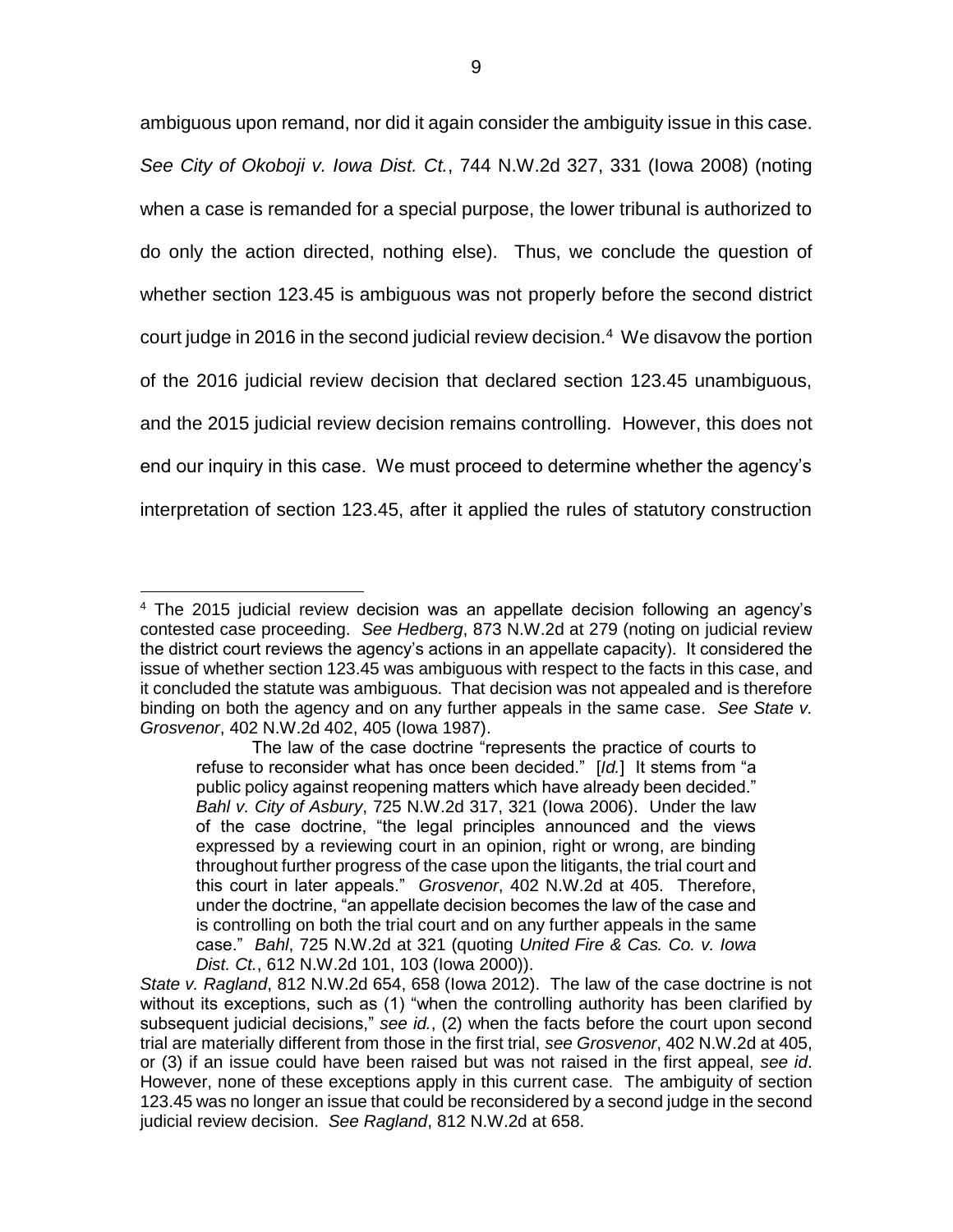on remand from the 2015 judicial review decision, is "illogical, irrational, or wholly unjustifiable." *See* Iowa Code § 17A.19(10)(*l*).

**B. ABD's Interpretation.** Upon the case's remand to the agency, the ABD correctly articulated the goal for interpreting a statute: to determine the legislative intent. *See IBP, Inc. v. Harker*, 633 N.W.2d 322, 325 (Iowa 2001) ("When interpreting a statute, our ultimate goal is to ascertain and give effect to the intention of the legislature."). The ABD also properly articulated the means by which the legislative intent is ascertained: "[W]e consider the language used in the statute, the object sought to be accomplished, and the wrong to be remedied. We consider all parts of an enactment together and do not place undue importance on any single or isolated portion." *Swainston v. Am. Family Mut. Ins. Co.*, 774 N.W.2d 478, 482 (Iowa 2009) (citation omitted). The ABD acknowledged the legislature's public policy behind chapter 123 of the code:

This chapter shall be cited as the "Iowa Alcoholic Beverage Control Act", and shall be deemed an exercise of the police power of the state, *for the protection of the welfare, health, peace, morals, and safety of the people of the state, and all its provisions shall be liberally construed for the accomplishment of that purpose*. It is declared to be public policy that the traffic in alcoholic liquors is so affected with a public interest that *it should be regulated to the extent of prohibiting all traffic in them, except as provided in this chapter*.

Iowa Code § 123.1 (emphasis added). In addition, section 123.2 makes it "unlawful to manufacture for sale, sell, offer or keep for sale, possess, or transport alcoholic liquor, wine, or beer except upon the terms, conditions, limitations, and restrictions enumerated in this chapter."

The ABD also noted the supreme court has held "the legislative intent for the enactment of section 123.45 was to maintain the independence of the various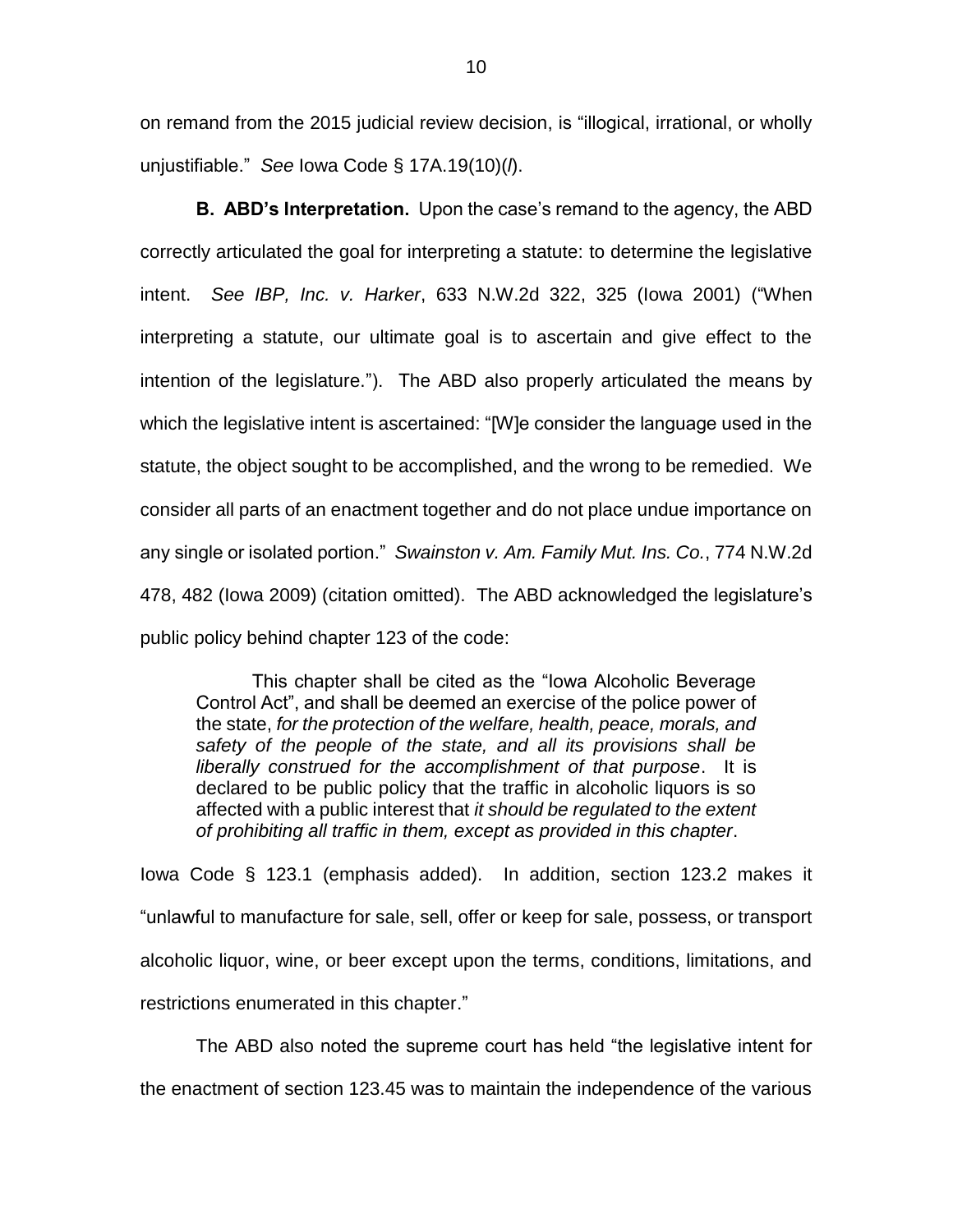levels of the liquor industry and to prevent tied-house arrangements." *Auen*, 679 N.W.2d at 591. "A 'tied-house' is a retail outlet that is owned or controlled by a manufacturer, wholesaler, or other entity in the chain of alcohol beverage distribution." *Id*. The purpose of prohibiting tied-house arrangements is "to prevent monopoly or control by manufacturers or distributors of the retail outlets for the sale of intoxicating liquors." *Winn Dixie Stores, Inc. v. Schenck Co.*, 662 So. 2d 1021, 1023 (Fla. Dist. Ct. App. 1995) (citation omitted).

Based on the legislative intent to liberally construe chapter 123 for the protection of the public, and with the knowledge that chapter 123 prohibits the manufacture or sale of intoxicating beverages except as specifically provided by the chapter, the ABD determined section 123.45 should be interpreted "to require strict separation between the manufacture, wholesale, and retail levels." The ABD found "allowing a person engaged in the business of manufacturing to simultaneously hold a retail permit of another alcoholic beverage creates the potential for influence or an arrangement of business interests, which is certainly what the legislature intended to prohibit." The ABD also noted that section 123.56(6)—permitting "a person employed by a manufacturer of native wine holding a class 'A' wine permit" to be simultaneously employed "by a brewery with a class 'A' beer permit" so long as that person "has no ownership interest in either licensed premises"—would be unnecessary if section 123.45 were interpreted to apply to only to the same type of alcoholic beverage as Valero asserted. *See In re Chapman*, 890 N.W.2d 853, 857 (Iowa 2017) ("[W]e apply the fundamental rule of statutory construction that we should not construe a statute to make any part of it superfluous. Accordingly, we 'presume the legislature included all parts of the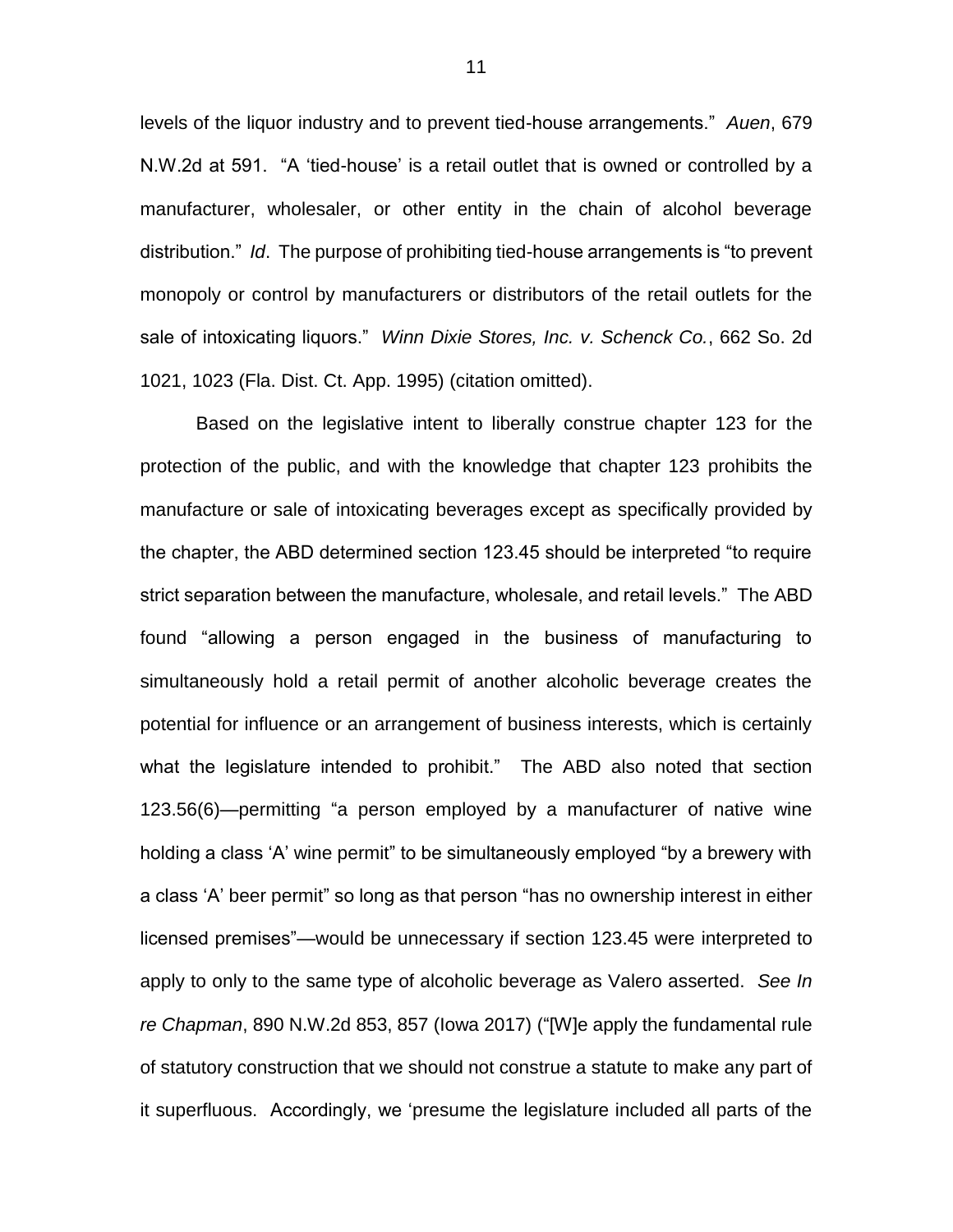statute for a purpose, so we will avoid reading the statute in a way that would make any portion of it redundant or irrelevant.'" (citations omitted)). Therefore, the ABD concluded "a rational and logical interpretation of Iowa Code [section] 123.45 prohibits [Valero] from holding Iowa retail beer permits."

Valero asserts on appeal this interpretation is irrational, illogical, and wholly unjustifiable because Forsythe, as a part owner of a California winery, could not possibly exert improper undue influence or harm the Iowa consumer because Valero store 204 does not sell wine. <sup>5</sup> Because there is no possibility of a vertical integration from manufacturer to retailer in the facts of this case, Valero claims section 123.45 should not be interpreted to prohibit the joint ownership between Broken Earth Winery and Valero. In support of its interpretation of section 123.45, Valero cites the language used by the supreme court in *Auen*: "At the time the ban on tied-house arrangements was enacted, the legislature drew a bright-line rule defining the allowable relationship between a manufacturer, wholesaler or other entity in the *chain* of alcohol beverage distribution and the retailer of *these* beverages." 679 N.W.2d at 591 (emphasis added). Valero emphasizes the words "chain" and "these" in the quoted language above and asserts those words mean that joint ownership of manufacturing and retail is only prohibited if the alcoholic beverage type is the same, i.e. a vintner and wine retailer, or a brewer and a beer retailer. Valero also faults the agency for failing to interpret these words from the *Auen* opinion in its remand decision.

 $\overline{a}$ 

<sup>&</sup>lt;sup>5</sup> We note the record reflects that store 204 did have a class "B" wine permit, but it surrendered that permit, and testimony at the agency hearing indicated the store had no future plans to sell wine in the store.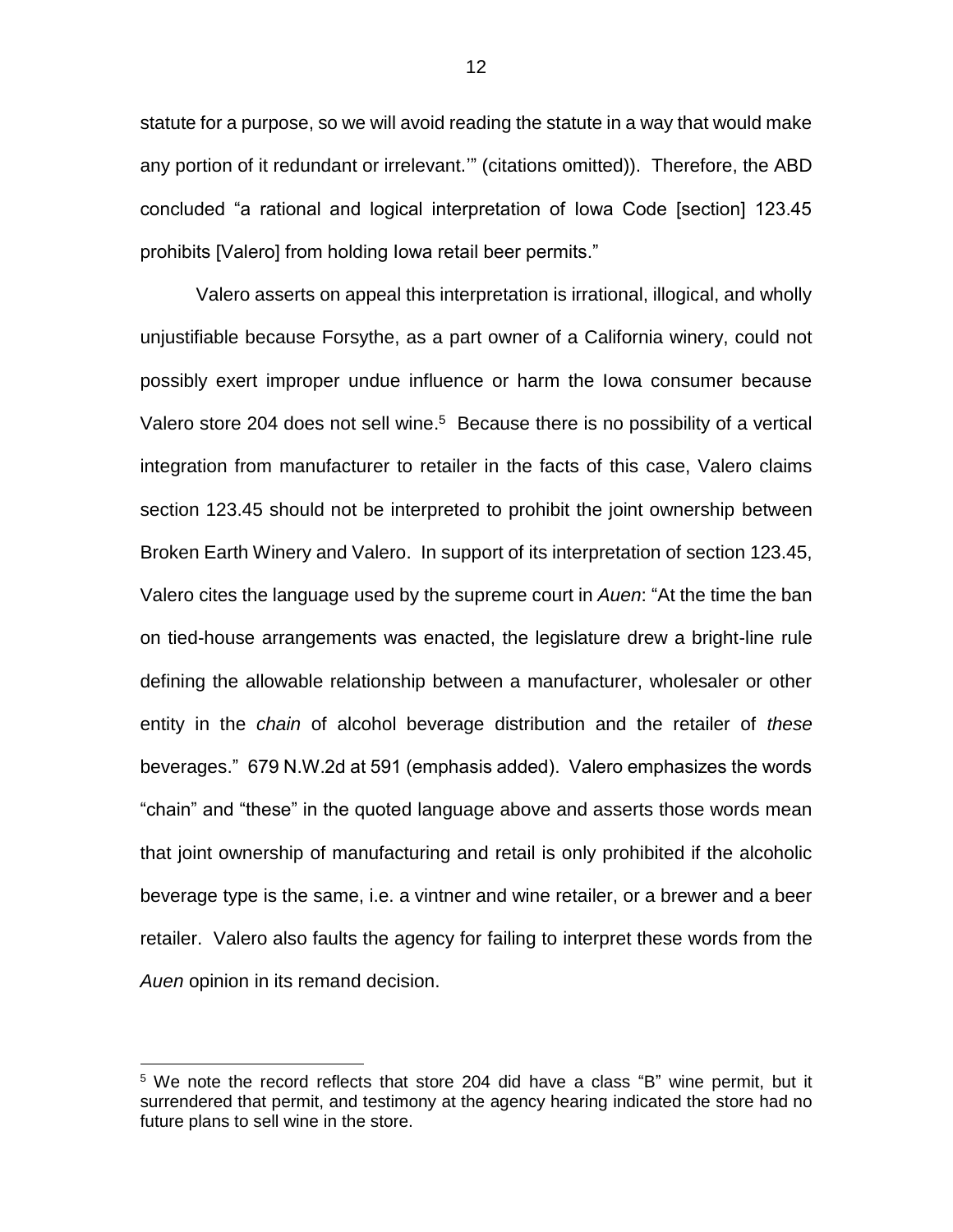We first note that the agency was charged with interpreting section 123.45; it was not charged with interpreting the language used by the supreme court in *Auen*. Therefore, any failure of the agency to analyze this sentence from *Auen* does not amount to error. Secondly, we have reviewed this language from *Auen*, and we do not divine the interpretation Valero seeks to extract.

The issue addressed in *Auen* was whether the agency could relax the legislative language of section 123.45 through the adoption of agency rules that permitted remote or de minimus ownership interests among the three tiers of the tied-house arrangement—manufacture, wholesaler, retailer. *Id*. The supreme court determined this interpretation of the statute was illogical because the statute specifically prohibited "indirect" ownership interests. *Id.* Because of the use of the word "indirect" in the statute, the supreme court concluded the legislature meant to prohibit any ownership interest, no matter how remote or de minimus. *Id*. The supreme court concluded section 123.45 was a "bright-line rule" that prohibited any overlapping ownership interests. *Id.* The *Auen* court was not analyzing the statute's language with respect to different alcoholic beverage product lines, and thus, any attempt to construe the court's use of the words "chain" and "these" to mean only the same type of alcoholic beverage is improper.

Valero also faults the agency for not considering the economic impact the denial of the beer permit would have upon store 204 and upon the neighborhood where the store is located. It is Valero's assertion that such facts should be factored into the statutory interpretation analysis. We disagree. Whether Valero loses its capital investment in store 204 or whether the closing of this store has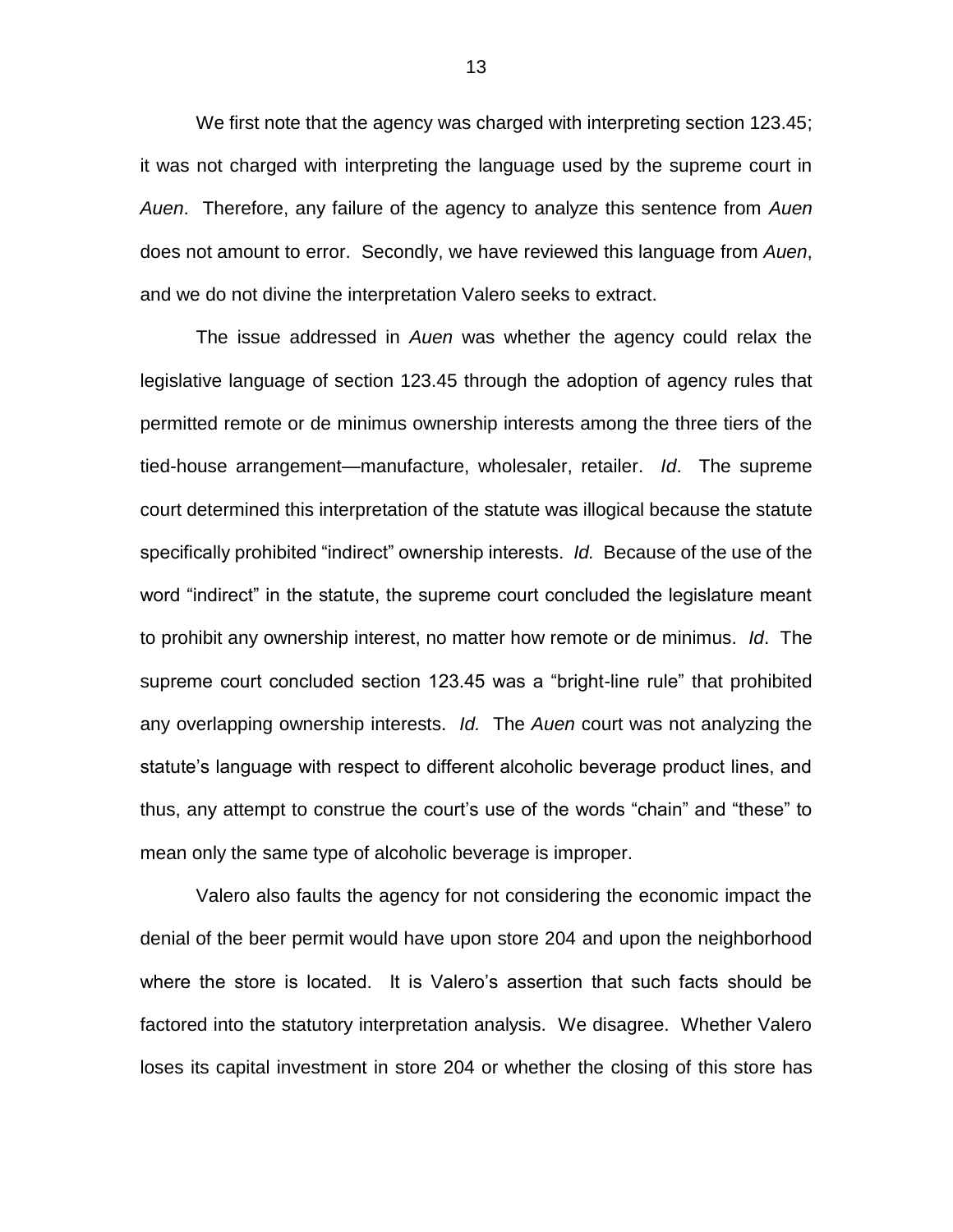economic effect on a specific neighborhood has no bearing on interpreting the language used by the legislature in drafting section 123.45.

In finding the statute in question was ambiguous, the 2015 judicial review decision noted that "a reasonable person could interpret the meaning of this statute to prohibit any alcoholic beverage manufacturer to hold any type of alcoholic beverage retail permit" or "a reasonable person could also interpret the statute to only prohibit the dual ownership among the same type of alcoholic beverages." In choosing between these two "reasonable" alternatives after applying the statutory construction rules, it can hardly be said the ABD acted irrationally, illogically, or wholly unjustifiably. *See* Iowa Code § 17A.19(10)(*l*). We therefore affirm the portion of the 2016 judicial review decision that affirmed the ABD's interpretation of section 123.45 as prohibiting a manufacturer of any alcoholic beverage from having an ownership interest in any business authorized to sell alcoholic beverages at retail.

**C. Constitutionality.** Finally, Valero asserts the agency's interpretation of section 123.45 to prohibit its retention of a retail beer permit violates its constitutional procedural due process and equal protection rights.

**1. Procedural Due Process.** With respect to its procedural due process claim, Valero asserts there was a lack of "fairness in the administrative proceeding" because it was deprived of its property interest in the beer permit." Valero notes the loss of the retail beer permit will cause the loss of its capital investment in the store—a loss of "some \$500,000.00." Therefore, it claims to have been deprived of its "property rights [in the retail beer permit] without due process of law."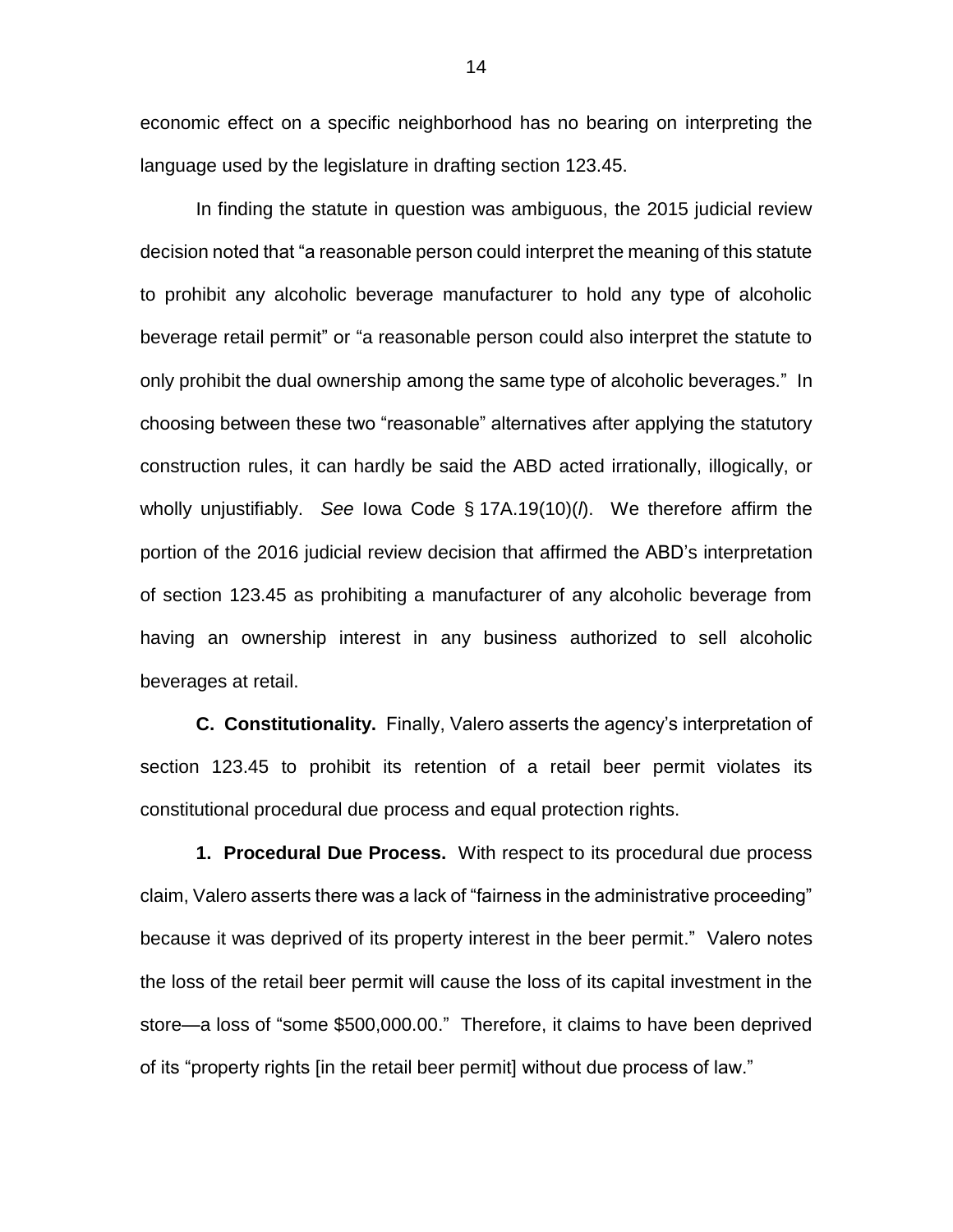"The requirements of procedural due process are simple and well established: (1) notice; and (2) a meaningful opportunity to be heard." *Blumenthal Inv. Trusts v. City of W. Des Moines*, 636 N.W.2d 255, 264 (Iowa 2001). "A person is entitled to procedural due process when state action threatens to deprive the person of a protected liberty or property interest." *Bowers v. Polk Cty. Bd. of Supervisors*, 638 N.W.2d 682, 690 (Iowa 2002). Assuming without deciding a retail beer permit amounts to a protected property interest, we conclude Valero was provided notice and a meaningful opportunity to be heard.

Valero was notified a year prior to the beer permit denial that Forsythe could not hold an ownership interest in both Broken Earth Winery and the Valero stores. The renewal application was denied in 2013 after it was determined Forsythe had not divested himself of his ownership interests in one of the companies. Valero appealed that denial and was provided a contested case proceeding before an ALJ. At the contested case proceeding, Valero was provided the opportunity to present evidence and make legal argument, which it did. Valero was then presented with appeal opportunities both at the agency level and through judicial review, of which it again took full advantage.

Valero does not proffer what additional processes it was entitled to receive and instead focuses its argument on the economic "unfairness" it perceives it will suffer as a result of the outcome of the procedures Valero was afforded—the denial of its retail beer permit. *See State v. Seering*, 701 N.W.2d 655, 666 (Iowa 2005) ("[N]o particular procedure violates [due process] merely because another method may seem fairer or wiser." (second alteration in original) (citation omitted)).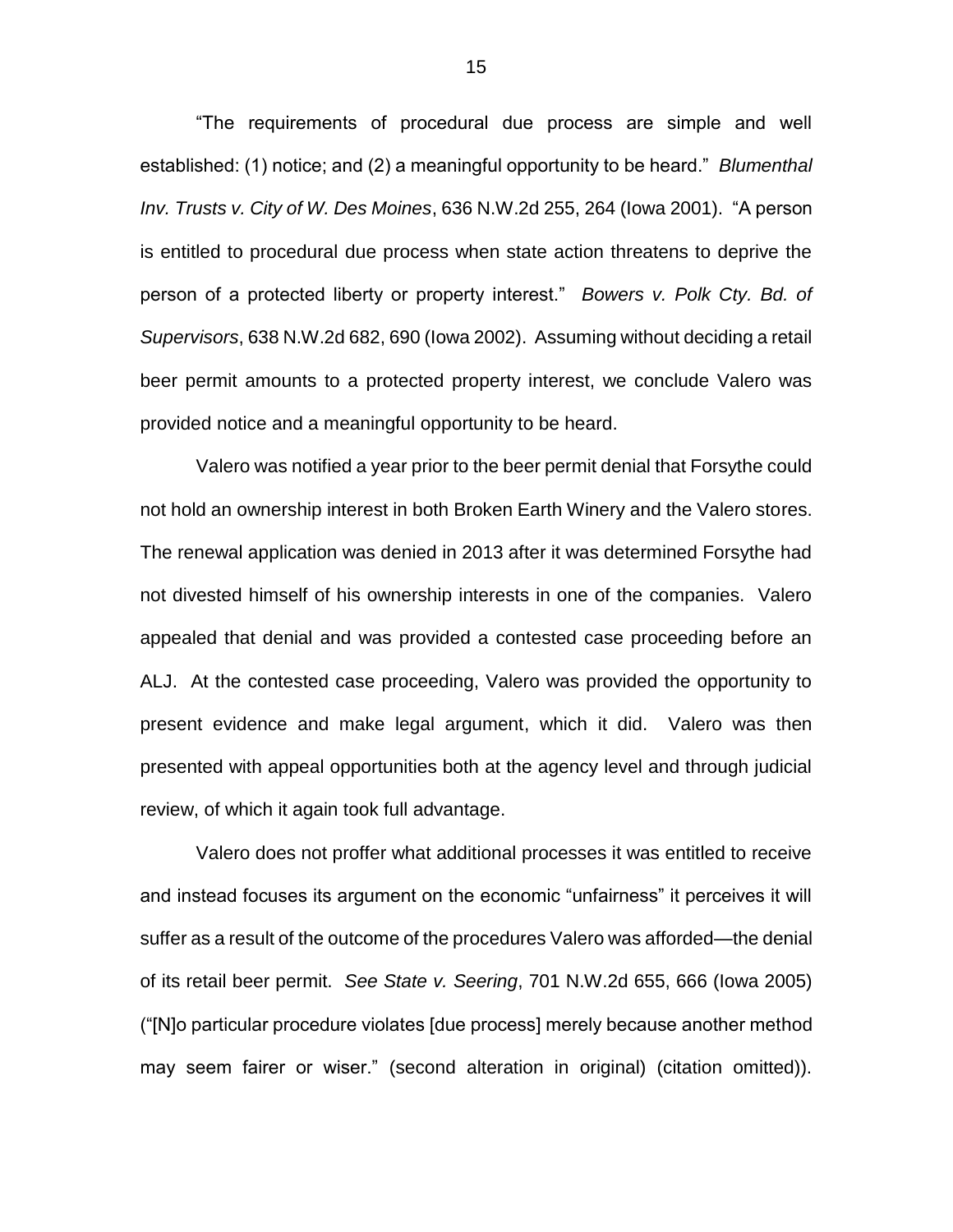Because such arguments do not implicate procedural due process, we reject Valero's due process claim.

**2. Equal Protection.** With respect to the equal protection claim, Valero asserts it was singled out "for differential treatment compared to all other Iowa applicants for beer permits/renewals similarly situated." It claims there is no rational relationship to a legitimate government interest in the denial of its beer permit.

"The Equal Protection Clause requires that 'similarly-situated persons be treated alike.' 'If people are not similarly situated, their dissimilar treatment does not violate equal protection.'" *Blumenthal Inv. Trusts*, 636 N.W.2d at 268 (citation omitted). It appears Valero asserts it is treated differently "than any other Iowa beer permittee," but we conclude it is not similarly situated with other Iowa retail beer permittees. Unlike other retail beer permittees, Valero has common ownership with a manufacturer of an alcoholic beverage. Valero has not shown that other beer permittees, who have common ownership with a manufacturer of an alcoholic beverage, are treated differently than it has been treated. Because Valero has failed to demonstrate dissimilar treatment with those similarly situated, its equal protection claim fails.

#### **IV. Conclusion.**

We vacate that part of the district court's judicial review decision that held section 123.45 was unambiguous because that issue had already been resolved in an earlier judicial review decision. However, we affirm the ABD's remand decision in this case in its entirety. Its interpretation of section 123.45, so as to prohibit a manufacturer of any type of alcoholic beverage from holding an